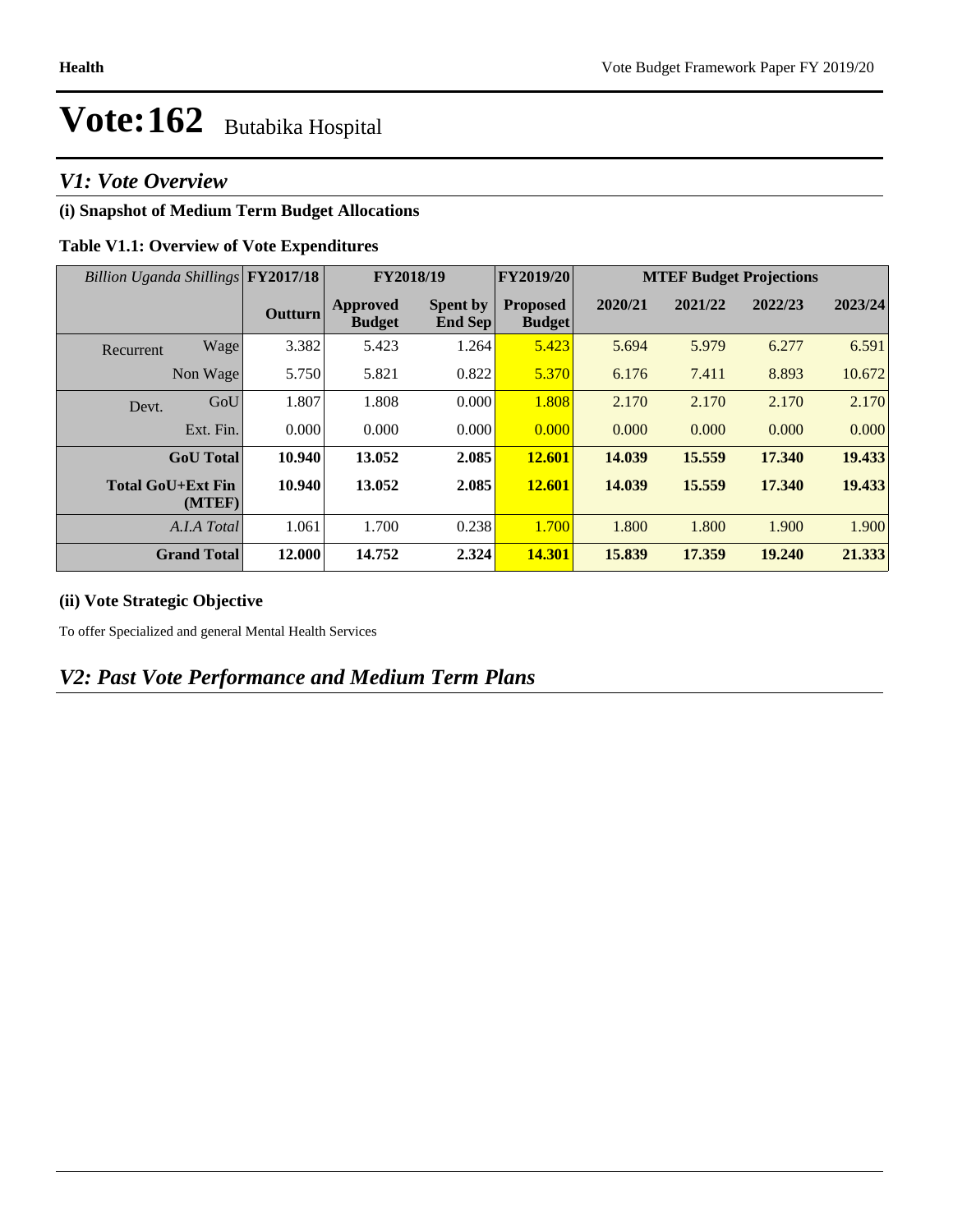#### **Performance for Previous Year FY 2017/18**

ADMINISTRATION AND MANAGEMENT All staff paid salaries and allowances 4 Hospital Management board meeting 12 Senior Management meetings Staff medical expenses paid Utilities paid Hospital infrastructure and grounds maintained. Vehicles Machinery and equipment maintained MENTAL HEALTH INPATIENT SERVICES 4,757 male and 3,744 female patients admitted 28,712 investigations conducted in the lab 0 investigations conducted in x-ray 1,776 conducted in ultrasound All 8,501 inpatients provided with 3 meals a day 8,501 inpatients provided with uniforms and beddings LONG TERM PLANNING FOR MENTAL HEALTH Two researches conducted -1. Overview of the Health and Economic impact of alcohol and drug abuse in Uganda 2. Assessment of Knowledge and practices of nurses in Butabika Hospital towards the management of patients with adverse drug reaction SPECIALISED OUTPATIENT AND PHC SERVICES 14,220 male and 14,556 female attended to in the Mental Health clinic 2,747 male and 2,298 female attended to in the Child Mental Health Clinic 399 male and 41 female attended to in the Alcohol and Drug Clinic 30,480 Medical (general, Dental, Orthopedic, Family planning, HIV/AIDS, TB,STD, Eye clinic, Trauma unit Theatre/minor) outpatients attended to

#### COMMUNITY MENTAL HEALTH SERVICES

60 outreach clinics conducted in the areas of Nkokonjeru, Nansana, Kitetika, Kawempe Katalemwa and Kitebi 2,425 male and 2,429 female patients seen in the clinics 24 visits to regional referral hospitals mental health units. Visited 2Jinja, 2Mbarara 2Fortportal, 2Mubende, 2Arua, 2Lira, 2Soroti, 2Mbale, 2Masaka, 2Gulu, 2Hoima, Kabale and Moroto 316 patients resettled within kampala/wakiso and 914 patients resettled IMMUNISATION SERVICES 9,246 Children immunized Development, Completed the expansion of the Alcohol and Drug Unit Procured of assorted furniture Procured one motorcycle

Procured one double cabin pickup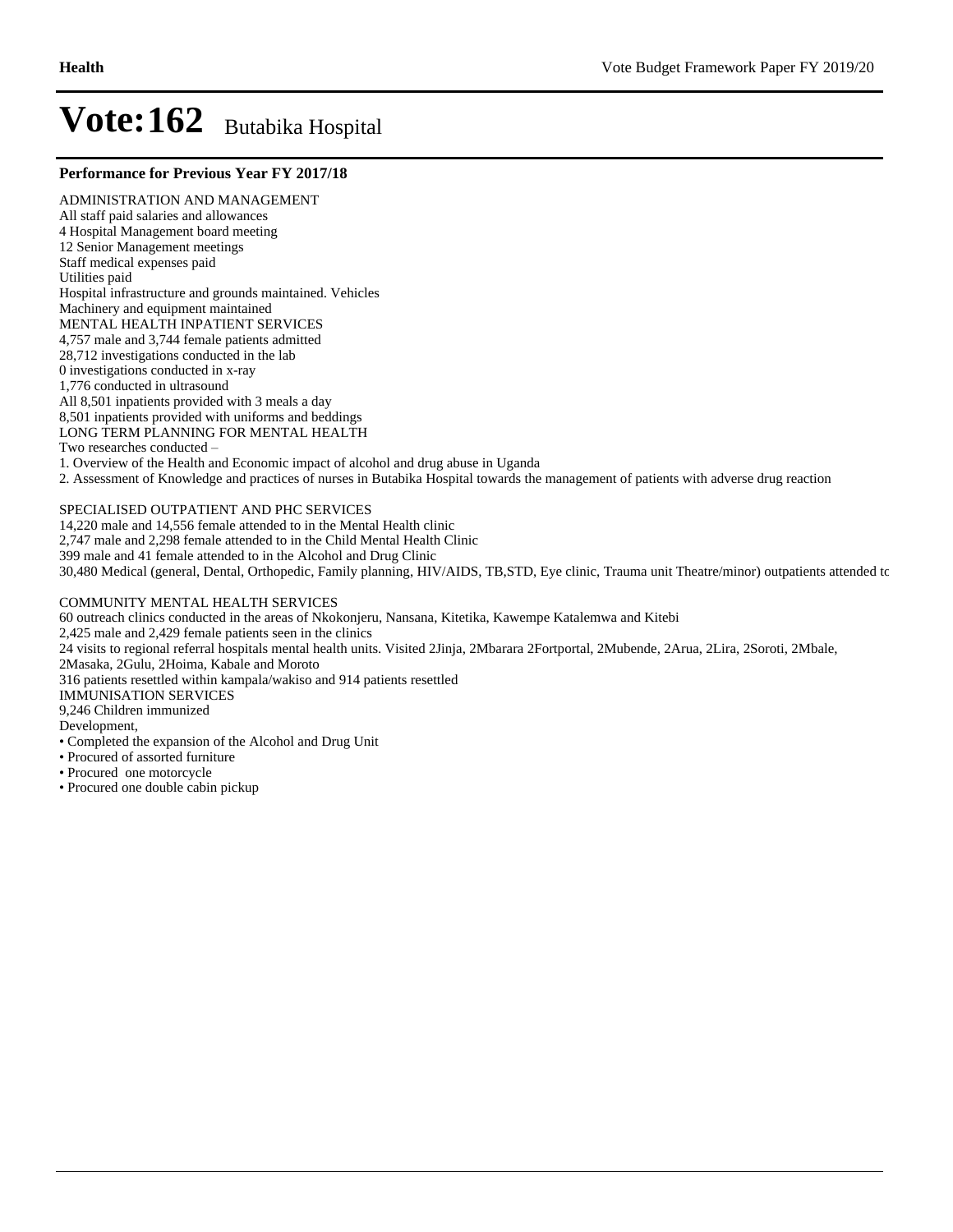#### **Performance as of BFP FY 2018/19 (Performance as of BFP)**

ADMINISTRATION AND MANAGEMENT All staff paid salaries and allowances 1 Hospital Management board meeting 3 Senior Management meetings Staff medical expenses and Utilities were paid Hospital infrastructure, grounds, vehicles, Machinery and equipment were maintained

MENTAL HEALTH INPATIENT SERVICES

1,106 male and 747 female patients admitted 8,255 investigations conducted in the lab 0 investigations conducted in x-ray 402 conducted in ultrasound All 2,836 inpatients provided with 3 meals a day 2,836 inpatients provided with uniforms and beddings

LONG TERM PLANNING FOR MENTAL HEALTH No research was conducted

SPECIALISED OUTPATIENT AND PHC SERVICES 4,181 male and 3,775 female attended to in the Mental Health clinic 806 male and 618 female attended to in the Child Mental Health Clinic 138 male and 6 female attended to in the Alcohol and Drug Clinic 8,192 Medical (general, Dental, Orthopedic, Family planning, HIV/AIDS, TB, STD, Eye clinic, Trauma unit Theatre/minor) outpatients attended to

#### COMMUNITY MENTAL HEALTH SERVICES

15 outreach clinics conducted in the areas of Nkokonjeru, Nansana, Kitetika, Kawempe Katalemwa and Kitebi 651 male and 670 female patients seen in the clinics 4 visits to regional referral hospitals mental health units. Visited Hoima, Gulu, Soroti and Kabale. 29 patients resettled within kampala/wakiso and 154 patients resettled up country

#### IMMUNISATION SERVICES

1,175 Children immunized HUMAN RESOURCE MANAGEMENT SERVICES 1) Payroll wage bill managed 2) Retirement plan developed 3) Pension and gratuity managed RECORDS MANAGEMENT SERVICES 1) All statistical reports compiled 2) Functional registries (Open and Security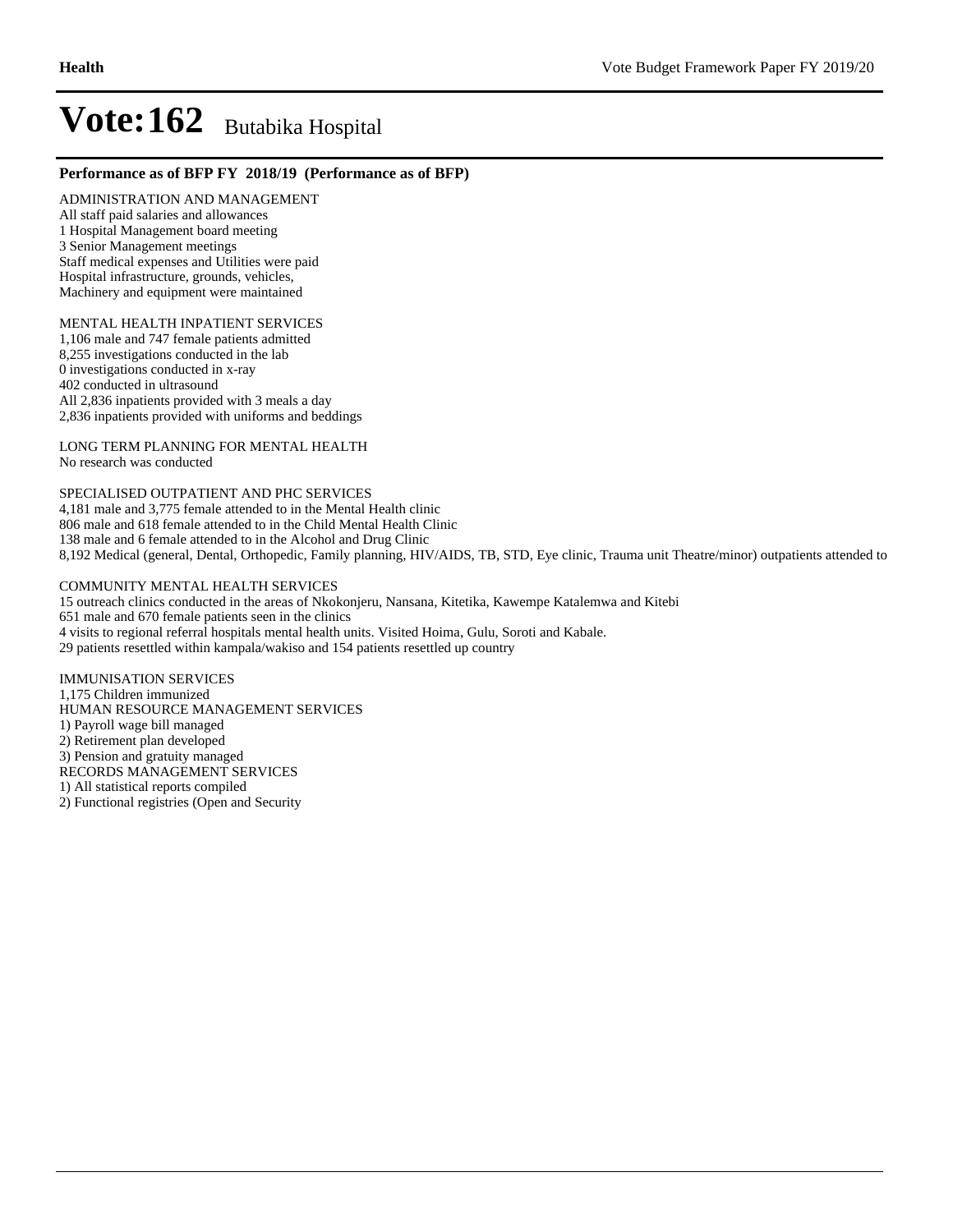#### **FY 2019/20 Planned Outputs**

ADMINISTRATION AND MANAGEMENT Staff paid salaries and allowances 4 Hospital Management board meetings 12 Senior Management meetings Staff medical expenses paid Utilities paid Hospital infrastructure and grounds maintained. Vehicles Machinery and equipment maintained MENTAL HEALTH INPATIENT SERVICES 5,984 male and 3,366 female patients admitted 30,800 investigations conducted in the lab 2,750 investigations conducted in x-ray 2,200 conducted in ultrasound Total number of patients (patient bed days) 314,000 provided with meals 3 times a day 8,500 inpatients (new admissions) provided with uniforms and beddings Percentage bed occupancy 145% 1080 male and 480 female patients rehabilitated LONG TERM PLANNING FOR MENTAL HEALTH Mental Health Research conducted. (2 Short term research undertakings) SPECIALISED OUTPATIENT AND PHC SERVICES 14,696 male and 14,696 female attended to in the Mental Health clinic 2,613 male and 2,316 female attended to in the Child Mental Health Clinic 845 male and 36 female attended to in the Alcohol and Drug Clinic 44,000 Medical (general, Dental, Orthopedic, Family planning, HIV/AIDS, TB, STD, Eye clinic, Trauma unit Theatre/minor) outpatients attended to COMMUNITY MENTAL HEALTH SERVICES 60 outreach clinics conducted in the areas of Nkokonjeru, Nansana, Kitetika, Kawempe Katalemwa and Kitebi 1,830 male and 1,689 female patients seen in the clinics 420 clients participated in transitional programmes to enhance their social re-integration into the community 24 visits to regional referral hospitals mental health units 900 patients resettled IMMUNISATION SERVICES 2,000 Children immunized HUMAN RESOURCE SERVICES 1. Management of payroll 2. Developing a wage bill and retirement plan 3. Management pension and gratuity 4. Management of reward and sanction 5. Supporting performance management staff RECORDS MANAGEMENT SERVICES 1. Conduct internal medical records system audit 2. Sensitization and training 3. Conduct research and assist researchers 4. Conservation and preservation of medical records 5. Manage records and assist users 6. Compile statistical reports 7. Updating data on PBS 8. Managing leave 9. Utilising the electronic data management system(EDMS) in the processing of pension and gratuity DEVELOPMENT

- 1. Completion of 6 Units staff houses
- 2. Expansion on the Female Admission Ward
- 3. Procurement of assorted medical equipment
- 4. Procurement of assorted furniture
- 5. Procurement of Hospital beds

#### **Medium Term Plans**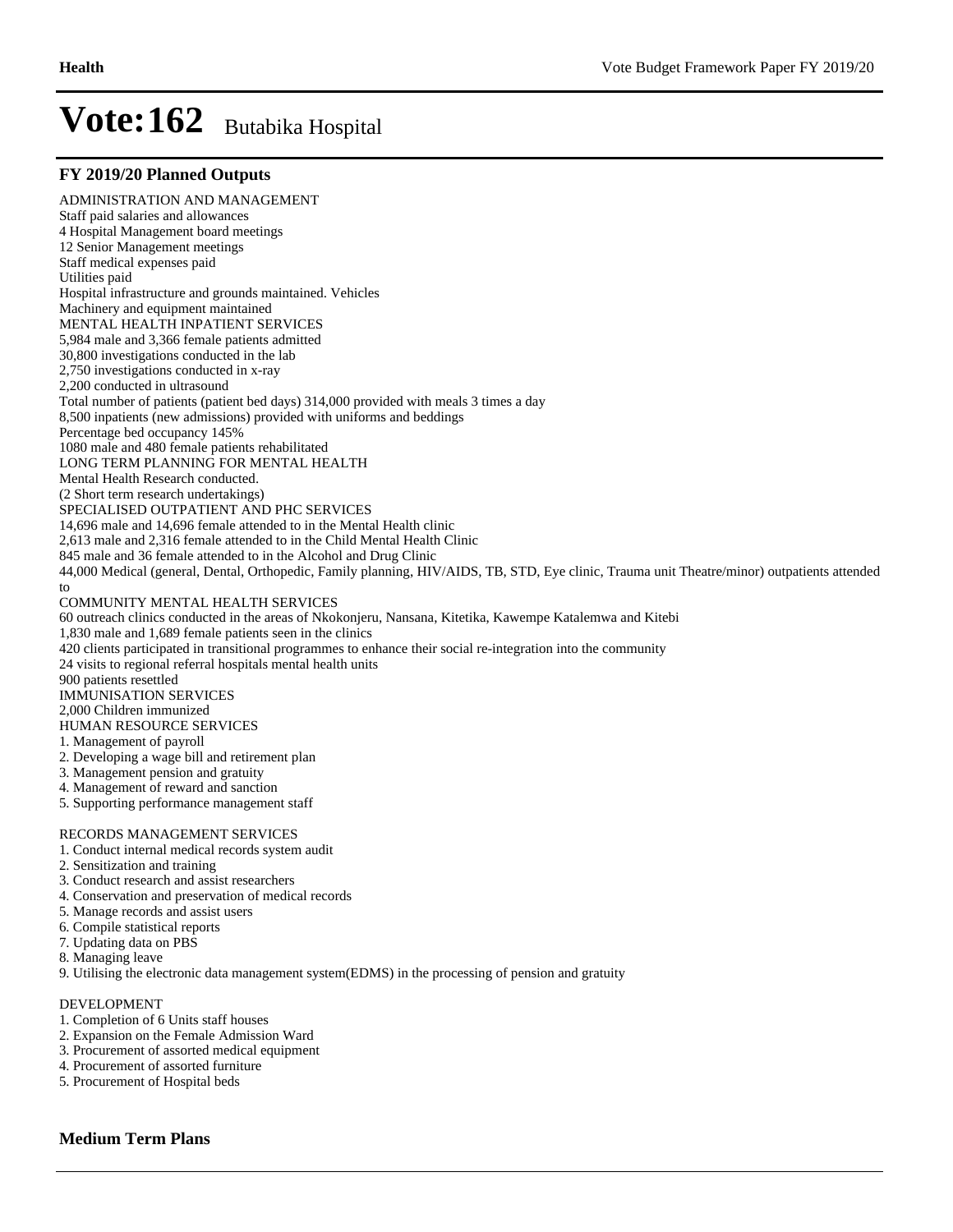The Hospital`s medium term plans for enhancing provision of mental and general health care including provision of mental health training to male, female and disabled students, provision of technical supervision, research and advocacy on mental health issues regarding male, female and marginalized groups. Operationalization of the newly expanded Alcohol and Drug Unit for rehabilitation of both male and female patients due to increasing misuse of alcohol and drugs especially by the youth. The Hospital will expand on the female admission ward to address the increasing number of female patients. Availability of a standby ambulance for expectant mot

#### **Efficiency of Vote Budget Allocations**

- 1. Resources are allocated appropriately to the different items
- 2. Proper adherence to government rules and regulations
- 3. Activities undertaken as per work plan
- 4. Expenditures incurred for the intended purpose to achieve Hospital objectives

#### **Vote Investment Plans**

Expansion on the admission wards

#### **Major Expenditure Allocations in the Vote for FY 2019/20**

Patients welfare (Food ,uniforms and bedding), expansion of admission wards, maintenance of medical equipment and infrastructure

#### **V3: PROGRAMME OUTCOMES, OUTCOME INDICATORS AND PROPOSED BUDGET ALLOCATION**

#### **Table V3.1: Programme Outcome and Outcome Indicators**

| <b>Vote Controller:</b>                                                                                                                                                                          |                                                                  |                                                                                                                                                                                                         |     |  |  |                          |     |     |
|--------------------------------------------------------------------------------------------------------------------------------------------------------------------------------------------------|------------------------------------------------------------------|---------------------------------------------------------------------------------------------------------------------------------------------------------------------------------------------------------|-----|--|--|--------------------------|-----|-----|
| <b>Programme:</b>                                                                                                                                                                                |                                                                  | <b>55 Provision of Specialised Mental Health Services</b>                                                                                                                                               |     |  |  |                          |     |     |
| <b>Programme Objective:</b>                                                                                                                                                                      |                                                                  | To provide super specialised and general mental health services, conduct mental health training, mental<br>health related research and to provide support to mental health care services in the country |     |  |  |                          |     |     |
| <b>Responsible Officer:</b>                                                                                                                                                                      | Dr. David Basangwa                                               |                                                                                                                                                                                                         |     |  |  |                          |     |     |
| <b>Programme Outcome:</b>                                                                                                                                                                        | <b>Quality and accessible Specialised mental health services</b> |                                                                                                                                                                                                         |     |  |  |                          |     |     |
| Sector Outcomes contributed to by the Programme Outcome                                                                                                                                          |                                                                  |                                                                                                                                                                                                         |     |  |  |                          |     |     |
| 1. Improved quality of life at all levels                                                                                                                                                        |                                                                  |                                                                                                                                                                                                         |     |  |  |                          |     |     |
|                                                                                                                                                                                                  | <b>Performance Targets</b>                                       |                                                                                                                                                                                                         |     |  |  |                          |     |     |
| 2017/18<br>2020/21<br>2018/19<br>2019/20<br><b>Base year</b><br><b>Baseline</b><br><b>Programme Performance Indicators (Output)</b><br>Actual<br><b>Target</b><br><b>Target</b><br><b>Target</b> |                                                                  |                                                                                                                                                                                                         |     |  |  | 2021/22<br><b>Target</b> |     |     |
| $\cdot$ % increase of referred mental health cases<br>managed; bed occupancy rate                                                                                                                |                                                                  |                                                                                                                                                                                                         | 14% |  |  | <b>15%</b>               | 15% | 16% |

#### **Table V3.2: Past Expenditure Outturns and Medium Term Projections by Programme**

| Billion Uganda shillings                              | 2017/18 | 2018/19                                   |        | 2019-20                          | <b>MTEF Budget Projections</b> |         |         |         |
|-------------------------------------------------------|---------|-------------------------------------------|--------|----------------------------------|--------------------------------|---------|---------|---------|
|                                                       | Outturn | <b>Approved Spent By</b><br><b>Budget</b> | End O1 | <b>Proposed</b><br><b>Budget</b> | 2020-21                        | 2021-22 | 2022-23 | 2023-24 |
| Vote: 162 Butabika Hospital                           |         |                                           |        |                                  |                                |         |         |         |
| 55 Provision of Specialised Mental Health<br>Services | 11.122  | 13.052                                    | 2.081  | 12.601                           | 14.039                         | 15.559  | 17.340  | 19.433  |
| <b>Total for the Vote</b>                             | 11.122  | 13.052                                    | 2.081  | 12.601                           | 14.039                         | 15.559  | 17.340  | 19.433  |

#### **V4: SUBPROGRAMME PAST EXPENDITURE OUTTURNS AND PROPOSED BUDGET ALLOCATIONS**

**Table V4.1: Past Expenditure Outturns and Medium Term Projections by SubProgramme**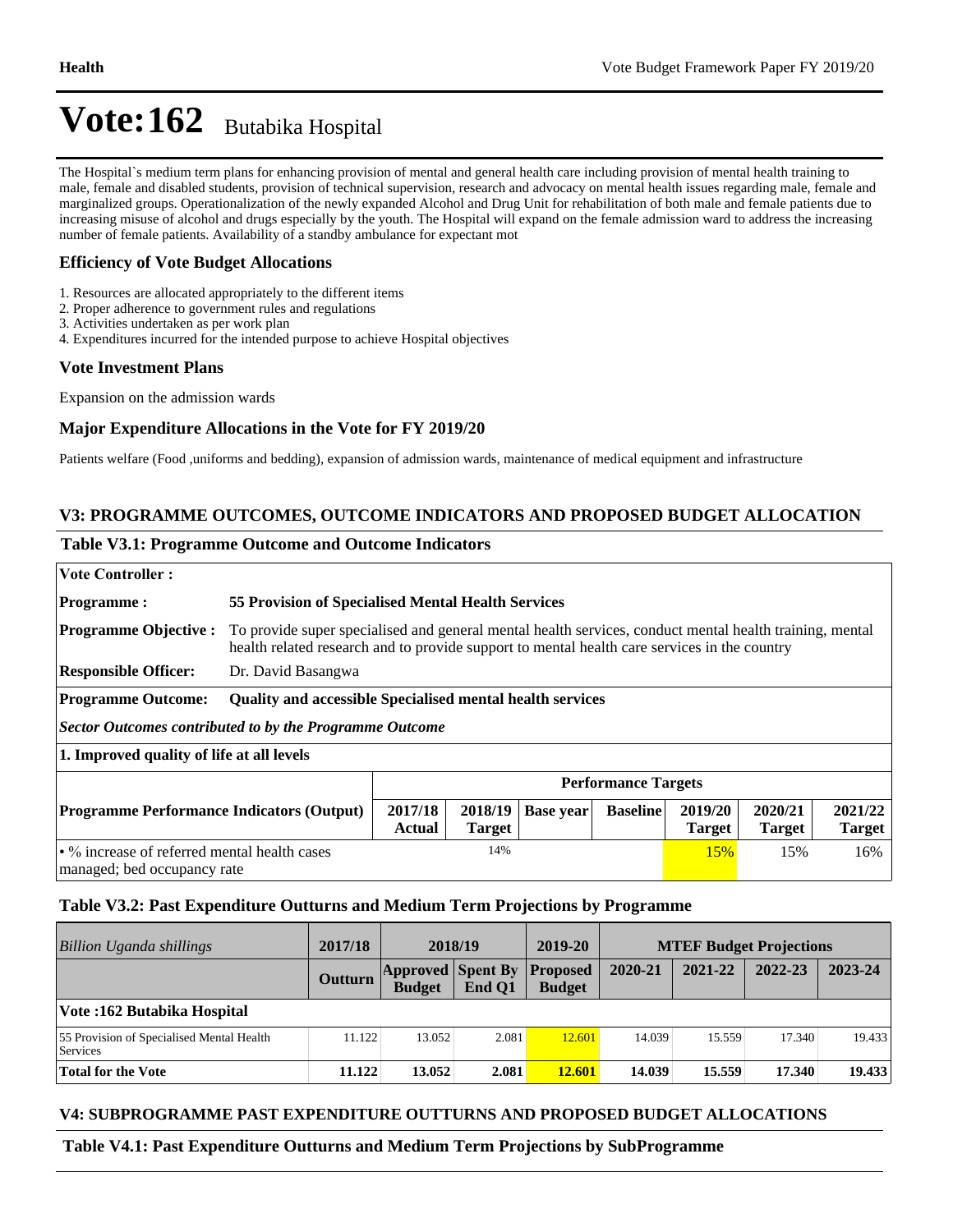| <b>Billion Uganda shillings</b>                                      | 2017/18        | FY 2018/19            |                                | 2019-20                          | <b>Medium Term Projections</b> |         |         |             |
|----------------------------------------------------------------------|----------------|-----------------------|--------------------------------|----------------------------------|--------------------------------|---------|---------|-------------|
|                                                                      | Outturn Budget | <b>Approved</b> Spent | $ {\bf B}$ y<br><b>End Sep</b> | <b>Proposed</b><br><b>Budget</b> | $2020 - 21$                    | 2021-22 | 2022-23 | $2023 - 24$ |
| <b>Programme: 55 Provision of Specialised Mental Health Services</b> |                |                       |                                |                                  |                                |         |         |             |
| 01 Management                                                        | 9.288          | 11.211                | 2.074                          | 10.760                           | 11.836                         | 13.356  | 15.137  | 17.230      |
| 02 Internal Audit Section                                            | 0.029          | 0.033                 | 0.007                          | 0.033                            | 0.033                          | 0.033   | 0.033   | 0.033       |
| 0911 Butabika and health centre<br>remodelling/construction          | 1.400          | 1.300                 | 0.000                          | 1.300                            | 1.662                          | 1.362   | 1.170   | 1.170       |
| 1474 Institutional Support to Butabika National<br>Referral Hospital | 0.407          | 0.508                 | 0.000                          | 0.508                            | 0.508                          | 0.808   | 1.000   | 1.000       |
| <b>Total For the Programme: 55</b>                                   | 11.124         | 13.052                | 2.081                          | 12.601                           | 14.039                         | 15.559  | 17.340  | 19.433      |
| <b>Total for the Vote:162</b>                                        | 11.124         | 13.052                | 2.081                          | 12.601                           | 14.039                         | 15.559  | 17.340  | 19.433      |

### **Table V4.2: Key Changes in Vote Resource Allocation**

| Major changes in resource allocation over and above the<br>previous financial year | Justification for proposed Changes in Expenditure and<br><b>Outputs</b>                                                         |  |  |  |  |  |
|------------------------------------------------------------------------------------|---------------------------------------------------------------------------------------------------------------------------------|--|--|--|--|--|
| Vote :162 Butabika Hospital                                                        |                                                                                                                                 |  |  |  |  |  |
| Programme: 55 Butabika Hospital                                                    |                                                                                                                                 |  |  |  |  |  |
| Output: 76 Purchase of Office and ICT Equipment, including Software                |                                                                                                                                 |  |  |  |  |  |
| Change in Allocation (UShs Bn):<br>(0.058)                                         | No ICT and software equipment will be procured in the<br><b>Financial Year</b>                                                  |  |  |  |  |  |
| Output: 77 Purchase of Specialised Machinery & Equipment                           |                                                                                                                                 |  |  |  |  |  |
| 0.300<br>Change in Allocation (UShs Bn):                                           | We continuously procure assorted furniture but more beds<br>will required for the expanded admission wards                      |  |  |  |  |  |
| Output: 78 Purchase of Office and Residential Furniture and Fittings               |                                                                                                                                 |  |  |  |  |  |
| Change in Allocation (UShs Bn):<br>(0.192)                                         | Furniture for the expanded Alcohol and Drug Unit was<br>procured, limited furniture for the entire Hospital will be<br>required |  |  |  |  |  |

### **Table V4.3: Major Capital Investment (Capital Purchases outputs over 0.5Billion)**

| FY 2018/19                                                        | FY 2019/20 |                                                    |                                            |  |  |  |
|-------------------------------------------------------------------|------------|----------------------------------------------------|--------------------------------------------|--|--|--|
| <b>Appr. Budget and Planned Outputs</b>                           |            | <b>Expenditures and Achievements</b><br>by end Sep | <b>Proposed Budget and Planned Outputs</b> |  |  |  |
| Vote 162 Butabika Hospital                                        |            |                                                    |                                            |  |  |  |
| Programme: 55 Provision of Specialised Mental Health Services     |            |                                                    |                                            |  |  |  |
| Project: 0911 Butabika and health centre remodelling/construction |            |                                                    |                                            |  |  |  |
| <b>Output: 80 Hospital Construction/rehabilitation</b>            |            |                                                    |                                            |  |  |  |
| Construction of 6 units staff houses                              |            | Evaluation of Bids                                 | <b>Expansion on the admission wards</b>    |  |  |  |
| <b>Total Output Cost(Ushs</b><br>Thousand):                       | 1.300      | 0.000                                              | <b>1.300</b>                               |  |  |  |
| Gou Dev't:                                                        | 1.300      | 0.000                                              | 1.300                                      |  |  |  |
| Ext Fin:                                                          | 0.000      | 0.000                                              | 0.000                                      |  |  |  |
| $A.I.A$ :                                                         | 0.000      | 0.000                                              | 0.000                                      |  |  |  |